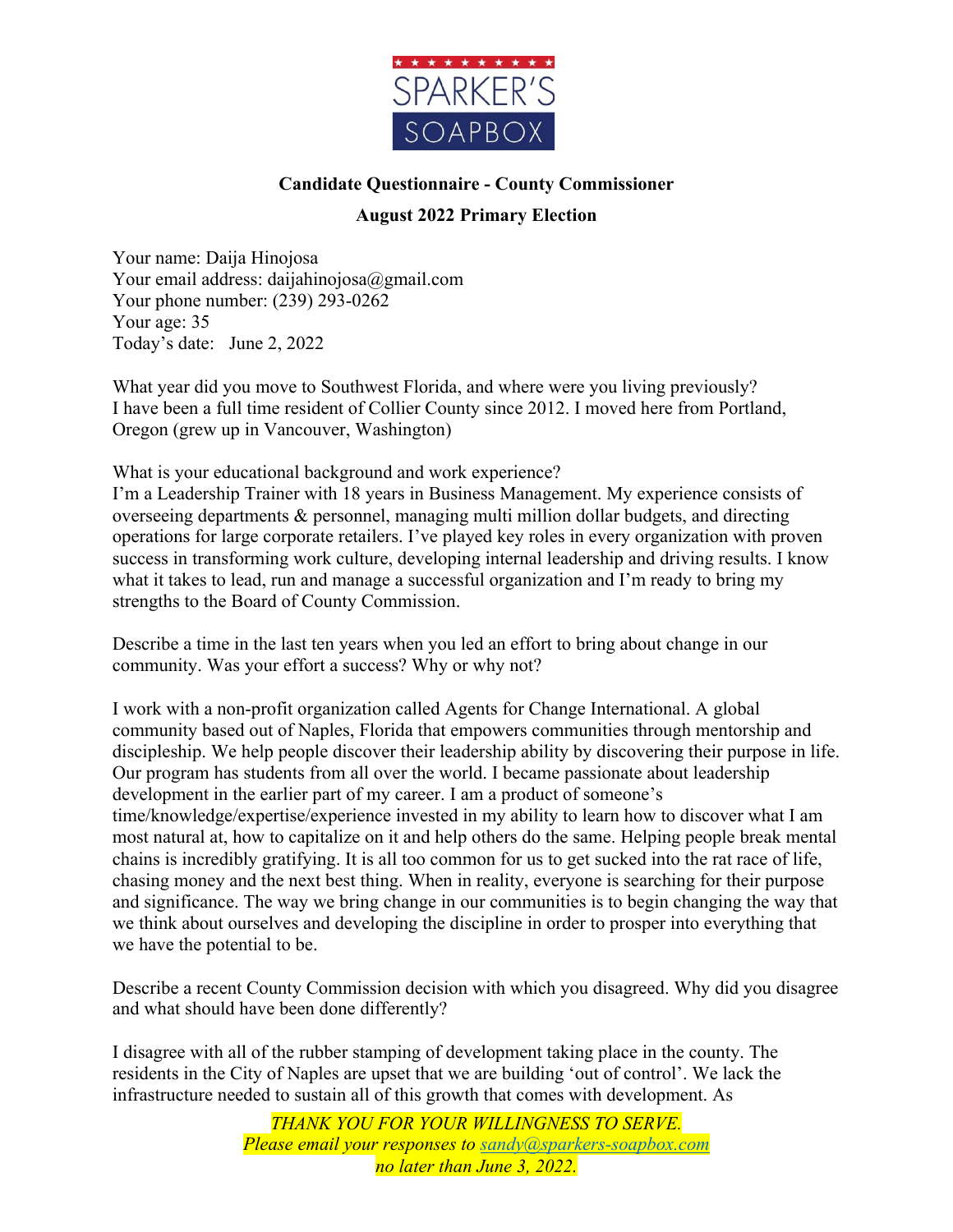Commissioner I would encourage the private sector to focus on redevelopment within CRA's before clearing new land to build apartment complexes and new villages! I also disagree with the board awarding gifts and incentives to private companies that bring low wage jobs to our area and building a new recreational facility when we already have multiple parks that are in need of severe maintenance and repairs.

What is your top priority in terms of Collier County's environment? What county government solutions do you propose to address it?

I have had the opportunity to speak with so many residents within District 4 but one particular resident's personal experience with busted pipes really caught my attention. He woke up to a sinkhole in his backyard from old broken clay piping underground. The county had made plans to fix the pipes, but later informed this resident that they will need to wait until funding can be secured. As Commissioner I will prioritize the counties primary responsibility to ensure that adequate funding is set aside for infrastructure so that residents aren't stuck with sinkholes in their backyards (especially for two years) I think that it's crucial to take care of the environment that we inhabit because that is our duty as humans to be good stewards of our resources. As Commissioner I would be a strong advocate for the county in Tallahassee to get grant funding to help homeowners complete a septic to sewer conversion. I would also like to look into the option of utilizing deep ASR injection wells to eliminate our Blue Green Algae and Red Tide issues. I think that there are a lot of great organizations that are passionate about preserving our resources and so as Commissioner I would continue to collaborate and make myself available for them.

What is your top priority in terms of Collier County's infrastructure? What county government solutions do you propose to address it?

Our top priority for infrastructure is to make sure that we are spending the budget wisely enough to account for related costs and expenditures. After speaking with many residents that live in eastern Collier, I have yet to meet one person who is excited about all of the development. I think that we are going to have to manage the results of the decisions that have already been made and hopefully minimize the amount of development that takes place. Based on research, additional developments are not favorable with eastern collier residents. As Commissioner, I would adhere to the land development code, follow the growth management plan and direct focus on redevelopment. We must manage the decisions that have already been made. Our infrastructure needs serious attention especially with the new growth coming.

What is your top priority in terms of the growth and development of eastern Collier County? What county government solutions do you propose to address it?

Adhering to the growth management plan and the land development code along with staying in touch with the concerns of residents before making any decisions to amend what is already written is my top priority.

What is your top priority in terms of redevelopment in coastal Collier County? What county government solutions do you propose to address it?

As Commissioner it would be my top concern to stick to the land development code and growth management plan as we move forward in planning for future development. Along with that,

> *THANK YOU FOR YOUR WILLINGNESS TO SERVE. Please email your responses to sandy@sparkers-soapbox.com no later than June 3, 2022.*